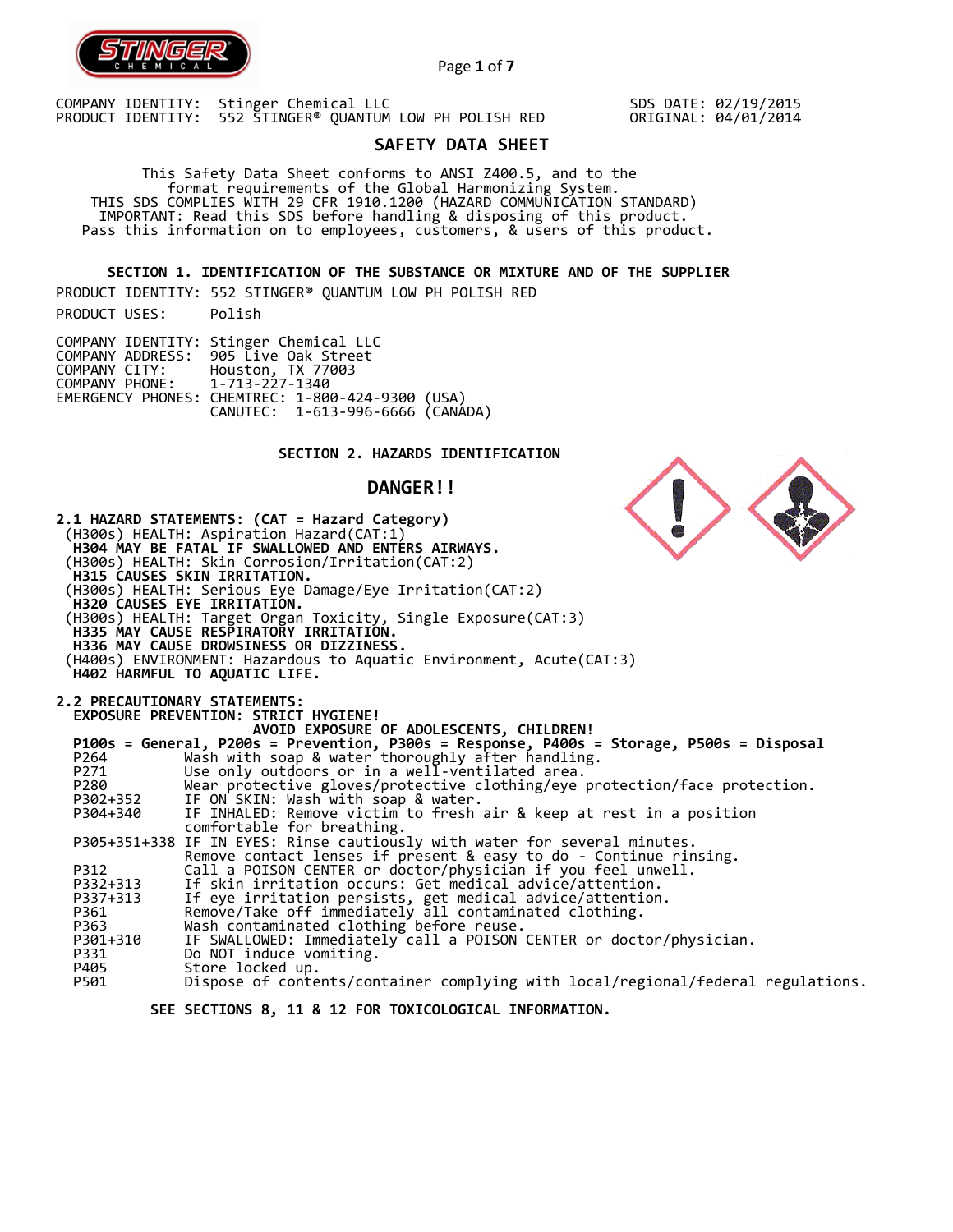|  | COMPANY IDENTITY: Stinger Chemical LLC                   |  |  |  |
|--|----------------------------------------------------------|--|--|--|
|  | PRODUCT IDENTITY: 552 STINGER® QUANTUM LOW PH POLISH RED |  |  |  |

## **SECTION 3. COMPOSITION/INFORMATION ON INGREDIENTS**

| <b>MATERIAL</b><br>Water                                                                 | CAS#<br>$7732 - 18 - 5$ | <b>EINECS#</b><br>$231 - 791 - 2$ | WT %<br>50-60                |
|------------------------------------------------------------------------------------------|-------------------------|-----------------------------------|------------------------------|
| Quaternary Ammonium Compounds,<br>(hydrogenated tallow alkyl)<br>bis(hydroyethyl)methyl, |                         |                                   |                              |
| ethoxylate, chlorides                                                                    | 68187-69-9              |                                   |                              |
| C9-11 Alcohols, Ethoxylated                                                              | 68081-81-2              |                                   | 3- 6<br>3- 6<br>3- 6<br>3- 5 |
| Aminoalkoxydimethylpolysiloxane                                                          | $69430 - 37 - 1$        |                                   |                              |
| Ethylenediaminetetraacetic Acid                                                          | $60 - 00 - 4$           |                                   |                              |
| Cocamidopropyl Betaine                                                                   | 61789-40-0              |                                   | $2 - 6$                      |
| Lauryl Dimethyl Amine Oxide                                                              | $1643 - 20 - 5$         | 216-700-6                         | $2 - 6$                      |
| Citric Acid                                                                              | $77 - 92 - 9$           |                                   | $2 - 5$                      |
| Propylene Glycol                                                                         | $57 - 55 - 6$           | $200 - 338 - 0$                   | $2 - 5$                      |
| Hydrotreated Middle Distillate                                                           | 64742-46-7              |                                   | $2 - 5$                      |
| 2-Butoxyethanol                                                                          | $111 - 76 - 2$          |                                   | $2 - 4$                      |
| Methyl Chloro Isothiazolinone                                                            | $26172 - 55 - 4$        |                                   | 0- 1                         |

The specific chemical component identities and/or the exact component percentages of this material may be withheld as trade secrets. This information is made available to health professionals, employees, and designated representatives in accordance with the applicable provisions of 29 CFR 1910.1200̄ (I)(1).  $\overline{\phantom{a}}$ 

TRACE COMPONENTS: Trace ingredients (if any) are present in < 1% concentration, (< 0.1% for potential carcinogens, reproductive toxins, respiratory tract mutagens, and sensitizers). None of the trace ingredients contribute significant additional hazards at the concentrations that may be present in this product. All pertinent hazard information has been provided in this document, per the requirements of the Federal Occupational Safety and Health Administration Standard (29 CFR 1910.1200), U.S. State equivalents, and Canadian Hazardous Materials Identification System Standard (CPR 4).

## **SECTION 4. FIRST AID MEASURES**

4.1 MOST IMPORTANT SYMPTOMS/EFFECTS, ACUTE & CHRONIC: See Section 11 for symptoms/effects, acute & chronic.

4.2 GENERAL ADVICE:

 First Aid responders should pay attention to self-protection and use the recommended protective clothing (chemical resistant gloves, splash protection). If potential for exposure exists, refer to Section 8 for specific personal protective equipment.

4.3 EYE CONTACT:

 If this product enters the eyes, check for and remove any contact lenses. Open eyes while under gently running water. Use sufficient force to open eyelids. "Roll" eyes to expose more surface. <u>Minimum</u> flushing is for 15 minutes. Seek immediate medical attention.

4.4 SKIN CONTACT:

 If the product contaminates the skin, immediately begin decontamination with running water. <u>Minimum</u> flushing is for 15 minutes. Remove contaminated clothing, taking care not to contaminate eyes. If skin becomes irritated and irritation persists, medical attention may be necessary. Wash contaminated clothing before reuse, discard contaminated shoes.

4.5 INHALATION:

 After high vapor exposure, remove to fresh air. If breathing is difficult, give oxygen. If breathing has stopped, trained personnel should immediately begin artificial respiration. If the heart has stopped, trained personnel should immediately begin cardiopulmonary resuscitation (CPR). Seek immediate medical attention.

4.6 SWALLOWING:

 If swallowed, CALL PHYSICIAN OR POISON CONTROL CENTER FOR MOST CURRENT INFORMATION. If professional advice is not available, give two glasses of water to drink. DO NOT INDUCE VOMITING. Never induce vomiting or give liquids to someone who is unconscious, having convulsions, or unable to swallow. Seek immediate medical attention.

4.7 RESCUERS: Victims of chemical exposure must be taken for medical attention. Rescuers should be taken for medical attention, if necessary. Take a copy of label and SDS to physician or health professional with victim.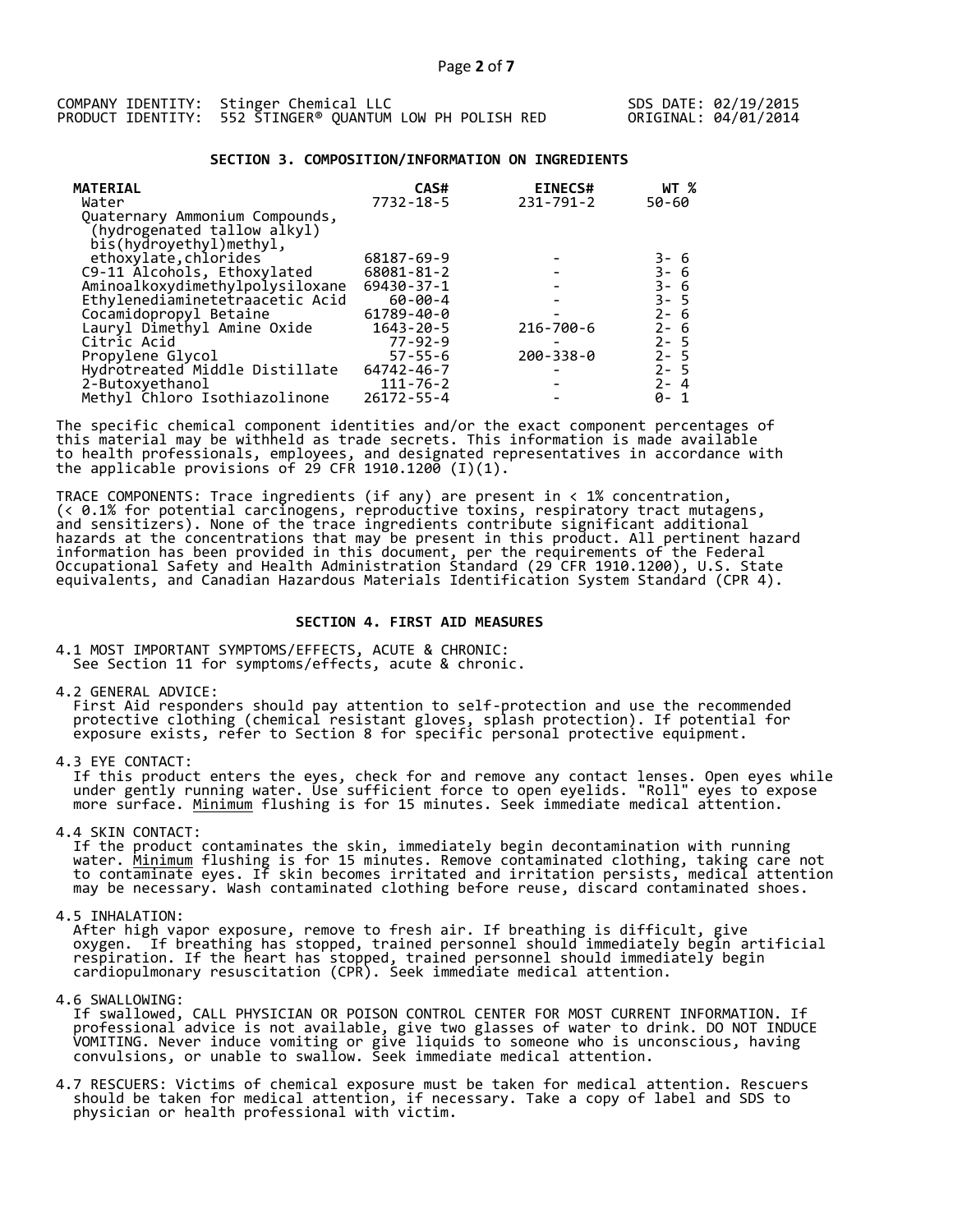SDS DATE: 02/19/2015 ORIGINAL: 04/01/2014

## **SECTION 4. FIRST AID MEASURES (CONTINUED)**

4.8 NOTES TO PHYSICIAN:

 There is no specific antidote. Treatment of overexposure should be directed at the control of symptoms and the clinical condition of the patient. Any material aspirated during vomiting may cause lung injury. Therefore, emesis should not be induced mechanically or pharmacologically. If it is considered necessary to evacuate the stomach contents, this should be done by means least likely to cause aspiration (such as: Gastric lavage after endotracheal intubation).

## **SECTION 5. FIRE FIGHTING MEASURES**

5.1 FIRE & EXPLOSION PREVENTIVE MEASURES: NO open flames. NO contact with oxidants. Above flash point, use a closed system, ventilation, explosion-proof electrical equipment, lighting. Do NOT use compressed air for filling, discharging, or handling.

- 5.2 SUITABLE (& UNSUITABLE) EXTINGUISHING MEDIA: Use dry powder, AFFF, alcohol-resistant foam, water spray, water in large amounts, carbon dioxide.
- 5.3 SPECIAL PROTECTIVE EQUIPMENT & PRECAUTIONS FOR FIRE FIGHTERS: Water spray may be ineffective on fire but can protect fire-fighters & cool closed containers. Use fog nozzles if water is used. Do not enter confined fire-space without full bunker gear. (Helmet with face shield, bunker coats, gloves & rubber boots).
- 5.4 SPECIFIC HAZARDS OF CHEMICAL & HAZARDOUS COMBUSTION PRODUCTS: Isolate from oxidizers, heat, & open flame. Closed containers may explode if exposed to extreme heat. Applying to hot surfaces requires special precautions. Continue all label precautions!

## **SECTION 6. ACCIDENTAL RELEASE MEASURES**

- 6.1 PERSONAL PRECAUTIONS, PROTECTIVE EQUIPMENT & EMERGENCY PROCEDURES: Keep unprotected personnel away. Use complete chemical protective suit with self-contained breathing apparatus.
- 6.2 ENVIRONMENTAL PRECAUTIONS: Do NOT let this chemical enter the environment. Keep from entering storm sewers and ditches which lead to waterways.
- 6.3 METHODS & MATERIAL FOR CONTAINMENT & CLEAN-UP: Stop spill at source. Dike and contain. Collect leaking liquid in sealable containers. Absorb remaining liquid in sand or inert absorbent.

### **SECTION 7. HANDLING AND STORAGE**

7.1 PRECAUTIONS FOR SAFE HANDLING: Isolate from oxidizers, heat, & open flame. Use only with adequate ventilation. Avoid breathing of vapor or spray mist. Avoid contact with skin & eyes. Consult Safety Equipment Supplier. Wear goggles, face shield, gloves, apron & footwear impervious to material. Wash clothing before reuse. Avoid free fall of liquid. Ground containers when transferring. Do not flame cut, braze, or weld. Continue all label precautions!

7.2 CONDITIONS FOR SAFE STORAGE, INCLUDING ANY INCOMPATIBILITIES: Keep in fireproof surroundings. Keep separated from strong oxidants, food & feedstuffs. Keep cool.Keep dry. Use ventilation along the floor. Do not store above 49 C/120 F. Keep container tightly closed & upright when not in use to prevent leakage.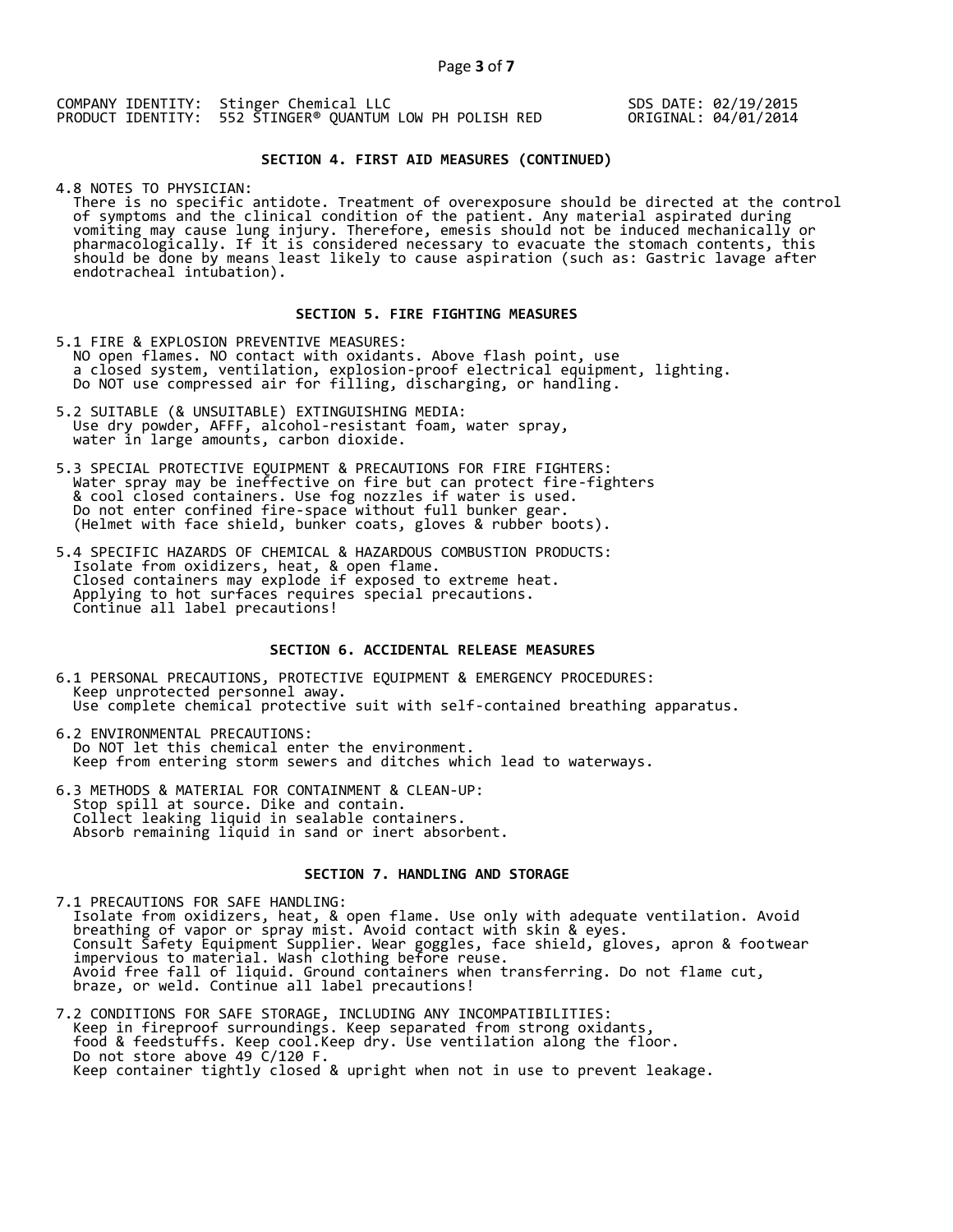SDS DATE: 02/19/2015 ORIGINAL: 04/01/2014

## **SECTION 8. EXPOSURE CONTROLS/PERSONAL PROTECTION**

| TLV (ACGIH) |
|-------------|
|             |
| None Known  |
| None Known  |
|             |
|             |
|             |
| None Known  |
| None Known  |
| None Known  |
| None Known  |
| None Known  |
| None Known  |
| 1000 ppm    |
| 200 mg/m3   |
| None Known  |
|             |

 In addition, using manufacturers' data, based on EPA Method 311, the following EPA Hazardous Air Pollutants may be present in trace amounts (less than 0.1%): Cumene, Polycyclic Aromatics

## **8.2 APPROPRIATE ENGINEERING CONTROLS:**

 RESPIRATORY EXPOSURE CONTROLS A respiratory protection program that meets OSHA 29 CFR 1910.134 and ANSI Z86.2 requirements or European Standard EN 149 must be followed whenever workplace conditions warrant a respirator's use.

VENTILATION<br>LOCAL EXHAUST: LOCAL EXHAUST: Necessary MECHANICAL (GENERAL): Acceptable SPECIAL: None OTHER: None Please refer to ACGIH document, "Industrial Ventilation, A Manual of Recommended Practices", most recent edition, for details.

### **8.3 INDIVIDUAL PROTECTION MEASURES, SUCH AS PERSONAL PROTECTIVE EQUIPMENT:**  PERSONAL PROTECTIONS:

 Wear OSHA Standard goggles or face shield. Consult Safety Equipment Supplier. Wear goggles, face shield, gloves, apron & footwear impervious to material. Wash clothing before reuse.

WORK & HYGIENIC PRACTICES:

 Provide readily accessible eye wash stations & safety showers. Wash at end of each workshift & before eating, smoking or using the toilet. Promptly remove clothing that becomes contaminated. Destroy contaminated leather articles. Launder or discard contaminated clothing.

# **SECTION 9. PHYSICAL & CHEMICAL PROPERTIES**

| Liquid, Red                                          |
|------------------------------------------------------|
| Alcohol                                              |
| Not Available                                        |
| Not Available                                        |
| Not Available                                        |
| $> 100$ C / $> 212$ F                                |
| Not Applicable                                       |
| Not Applicable                                       |
| Class III-B                                          |
| 0.95 (Lowest Component)                              |
| Not Available                                        |
| 17.3                                                 |
| 0.727                                                |
|                                                      |
| 1.028                                                |
| 1.030                                                |
| 8.580                                                |
| Appreciable                                          |
| Not Available                                        |
| 254 C / 490 F                                        |
| Not Available                                        |
| 3.9 Vol% / 31.1 g/L / .2 Lbs/Gal                     |
| 3.9 Vol% / 31.1 g/L / .2 Lbs/Gal                     |
| 0.064 Wt% /0.0 $\bar{g}/L$ / 0.000 Lbs/Gal           |
| 0.0                                                  |
| Not Available                                        |
| * Using CARB (California Air Resources Board Rules). |
|                                                      |
|                                                      |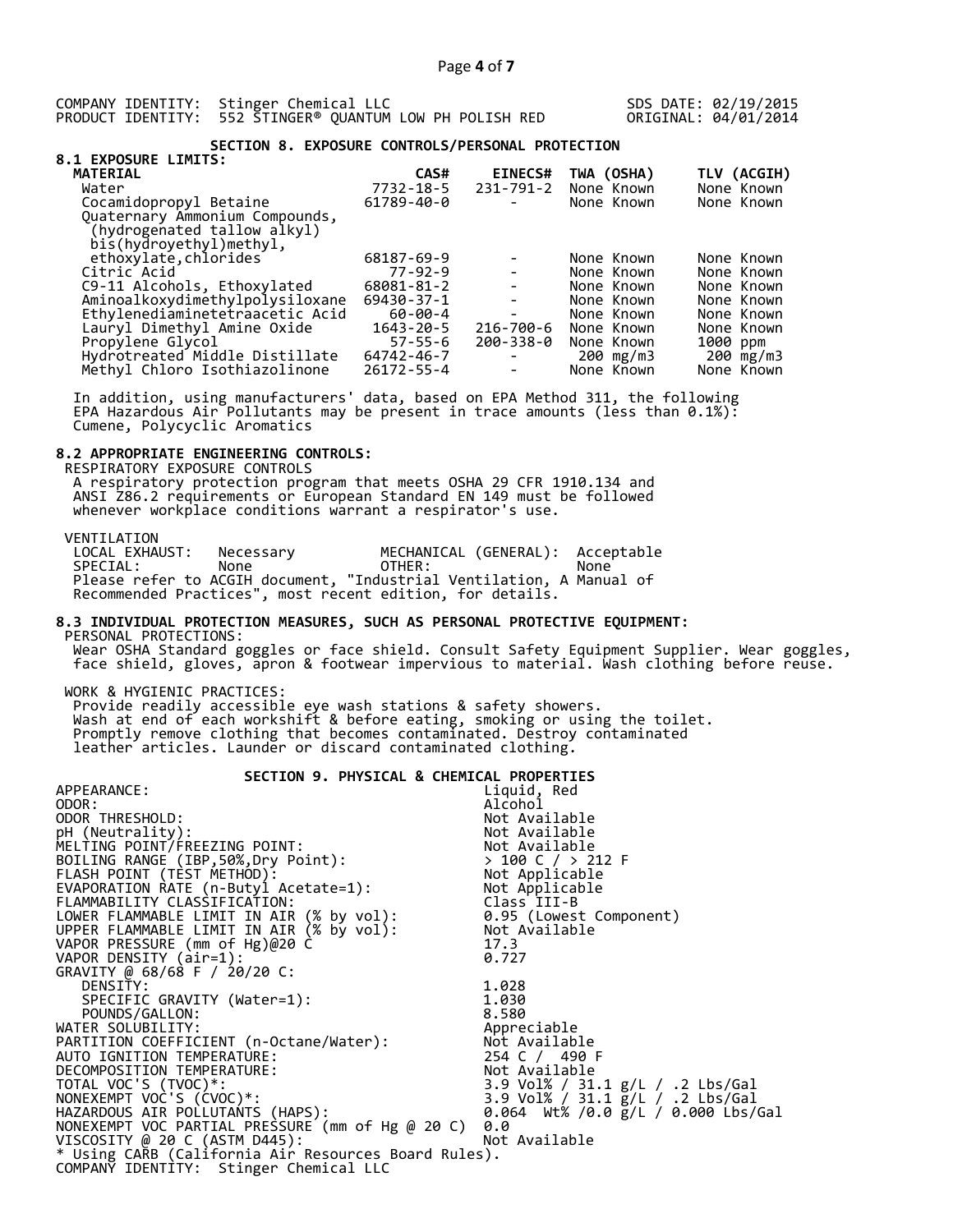PRODUCT IDENTITY: 552 STINGER® QUANTUM LOW PH POLISH RED

 SDS DATE: 02/19/2015 ORIGINAL: 04/01/2014

# **SECTION 10. STABILITY & REACTIVITY**

10.1 REACTIVITY & CHEMICAL STABILITY:

Stable under normal conditions, no hazardous reactions when kept from incompatibles.

10.2 POSSIBILITY OF HAZARDOUS REACTIONS & CONDITIONS TO AVOID: Isolate from oxidizers, heat, & open flame.

10.3 INCOMPATIBLE MATERIALS: Reacts violently with strong oxidants, causing fire & explosion hazard.

10.4 HAZARDOUS DECOMPOSITION PRODUCTS: Carbon Monoxide, Carbon Dioxide from burning.

10.5 HAZARDOUS POLYMERIZATION: Will not occur.

## **SECTION 11. TOXICOLOGICAL INFORMATION**

#### **11.1 ACUTE HAZARDS**

 11.11 EYE & SKIN CONTACT: Primary irritation to skin, defatting, dermatitis. Primary irritation to eyes, redness, tearing, blurred vision. Liquid can cause eye irritation. Wash thoroughly after handling.

11.12 INHALATION:

 Anesthetic. Irritates respiratory tract. Acute overexposure can cause serious nervous system depression. Vapor harmful.

11.13 SWALLOWING:

 **ASPIRATION HAZARD!** Harmful or fatal if swallowed. Do NOT induce vomiting. If spontaneous vomiting occurs, keep victim's head below the waist to prevent aspiration. Swallowing can cause abdominal irritation, nausea, vomiting & diarrhea. The symptoms of chemical pneumonitis may not show up for a few days.

## **11.2 SUBCHRONIC HAZARDS/CONDITIONS AGGRAVATED**

 MEDICAL CONDITIONS AGGRAVATED BY EXPOSURE: Pre-existing disorders of any target organs mentioned in this Document can be aggravated by over-exposure by routes of entry to components of this product. Persons with these disorders should avoid use of this product.

# **11.3 CHRONIC HAZARDS**

 11.31 CANCER, REPRODUCTIVE & OTHER CHRONIC HAZARDS: Leukemia been reported in humans from Benzene. This product contains less than 1 ppm of Benzene. Not considered hazardous in such low concentrations. Absorption thru skin may be harmful. Depending on degree of exposure, periodic medical examination is indicated.

11.32 TARGET ORGANS: May cause damage to target organs, based on animal data.

11.33 IRRITANCY: Irritating to contaminated tissue.

11.34 SENSITIZATION: No component is known as a sensitizer.

11.35 MUTAGENICITY: No known reports of mutagenic effects in humans.

11.36 EMBRYOTOXICITY: No known reports of embryotoxic effects in humans.

11.37 TERATOGENICITY: No known reports of teratogenic effects in humans.

11.38 REPRODUCTIVE TOXICITY: No known reports of reproductive effects in humans.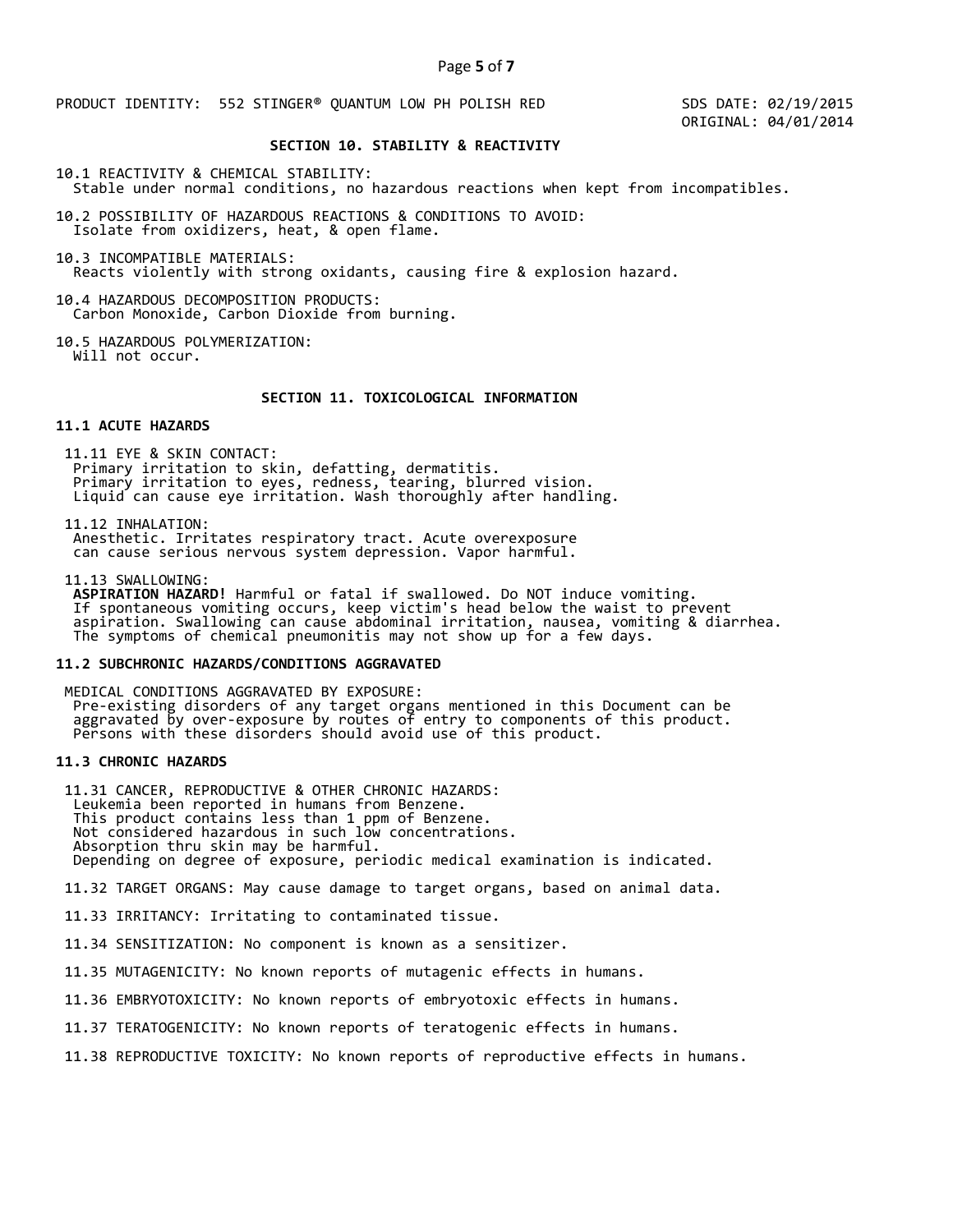## SDS DATE: 02/19/2015 ORIGINAL: 04/01/2014

## **SECTION 11. TOXICOLOGICAL INFORMATION (CONTINUED)**

 A MUTAGEN is a chemical which causes permanent changes to genetic material (DNA) such that the changes will propagate across generational lines. An EMBRYOTOXIN is a chemical which causes damage to a developing embryo (such as: within the first 8 weeks of pregnancy in humans), but the damage does not propagate across generational lines. A TERATOGEN is a chemical which causes damage to a developing fetus, but the damage does not propagate across generational lines. A REPRODUCTIVE TOXIN is any substance which interferes in any way with the reproductive process.

### **11.4 MAMMALIAN TOXICITY INFORMATION**

| <b>MATERIAL</b>                         | CAS# | <b>EINECS#</b> | LOWEST KNOWN LETHAL DOSE DATA |
|-----------------------------------------|------|----------------|-------------------------------|
|                                         |      |                | LOWEST KNOWN LD50 (ORAL)      |
| Ouaternary Ammonium Chloride 68187-69-9 |      | $\sim$ $\sim$  | 720.0 mg/kg(Rats)             |

## **SECTION 12. ECOLOGICAL INFORMATION**

### **12.1 ALL WORK PRACTICES MUST BE AIMED AT ELIMINATING ENVIRONMENTAL CONTAMINATION.**

12.2 EFFECT OF MATERIAL ON PLANTS AND ANIMALS: This product may be harmful or fatal to plant and animal life if released into the environment. Refer to Section 11 (Toxicological Information) for further data on the effects of this product's components on test animals.

12.3 EFFECT OF MATERIAL ON AQUATIC LIFE: The most sensitive known aquatic group to any component of this product is: Goldfish 250 ppm or mg/L (24 hour exposure). Keep out of sewers and natural water supplies. Environmental effects of the substance have not been investigated adequately.

12.4 MOBILITY IN SOIL Mobility of this material has not been determined.

12.5 DEGRADABILITY This product is partially biodegradable.

12.6 ACCUMULATION Bioaccumulation of this product has not been determined.

### **SECTION 13. DISPOSAL CONSIDERATIONS**

Processing, use or contamination may change the waste disposal requirements. Do not dispose of on land, in surface waters, or in storm drains. Waste should be recycled or disposed of in accordance with regulations. Large amounts should be collected for reuse or consigned to licensed hazardous waste haulers for disposal. **ALL DISPOSAL MUST BE IN ACCORDANCE WITH ALL FEDERAL, STATE, PROVINCIAL, AND LOCAL REGULATIONS. IF IN DOUBT, CONTACT PROPER AGENCIES.** 

## **SECTION 14. TRANSPORT INFORMATION**

MARINE POLLUTANT: No DOT/TDG SHIP NAME: Not Regulated DRUM LABEL:<br>IATA / ICAO: IATA / ICAO: Not Regulated<br>IMO / IMDG: Not Regulated Not Regulated EMERGENCY RESPONSE GUIDEBOOK NUMBER: None

 **SECTION 15. REGULATORY INFORMATION** 



**15.1 EPA REGULATION: SARA SECTION 311/312 HAZARDS: Acute Health** 

All components of this product are on the TSCA list. SARA Title III Section 313 Supplier Notification This product contains the indicated <\*> toxic chemicals subject to the reporting requirements of Section 313 of the Emergency Planning & Community Right-To-Know Act of 1986 & of 40 CFR 372. This information must be included in all MSDSs that are copied and distributed for this material.